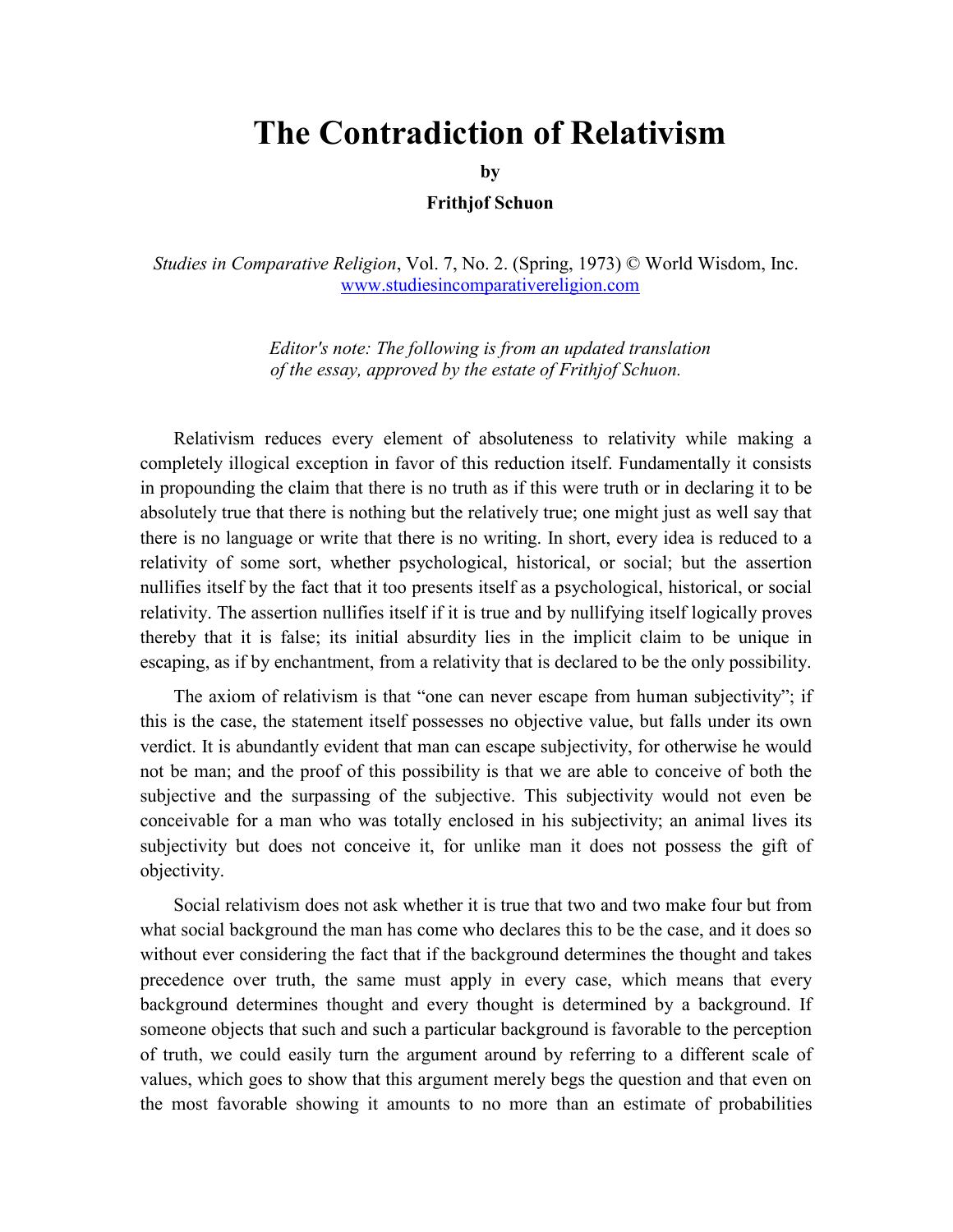without any concrete significance. The same applies to historical relativism: since every human thought necessarily occurs at a given moment in time—not with regard to its content but with regard to the mental process—every thought would have only a relative value and would be "outdated" and "obsolete" from the very moment of its birth; there would therefore be no point in thinking since man could never escape duration.

But the object of relativism—what is at stake in its claims—is not always truth as such; it can be any expression or modality of truth, especially a moral or aesthetic value; in this way all rectitude may be reduced to some contingent and more or less insignificant factor, and thus the door may be opened to all manner of misunderstandings, degradations, and deceptions. When applied to the facts of tradition, relativism is basically the error of confusing static and dynamic elements: one speaks about "epochs" or "styles" and forgets that what is in question here is the manifestation of objective and unwavering data, which are therefore definitive in their own way. In the growth of a tree, a given stage obviously corresponds to a given moment in time, but this does not prevent the trunk from being the trunk or branches from being branches or fruit from being fruit; the trunk of an apple tree is not simply one moment in relation to the apple, and the apple is not simply some other moment in relation to the trunk or the branch. The epoch referred to as "Gothic" had of its own nature the right to survive in its part of the world even to the end of time, for the ethnic givens that determined this epoch have not changed and cannot change—unless Latin-Germanic Christianity were to become Mongolian; Gothic, or Romano-Gothic, civilization was not left behind by "evolution" nor has it ceased to exist through some transmutation of itself; it was assassinated by an extra-Christian force, the neo-paganism of the Renaissance. Be that as it may, one of the noteworthy traits of the twentieth century is the confusion, now habitual, between evolution and decadence: there is no decadence, no impoverishment, no falsification that people do not try to excuse with the aid of the relativistic argument of "evolution", reinforced as this is by the most inappropriate and erroneous associations. Thus relativism, cleverly instilled into public opinion, paves the way for all kinds of corruption while at the same time keeping watch lest any kind of healthy reaction might put the brakes on this slide toward the abyss.

While errors that tend to deny objective and intrinsic intelligence destroy themselves by propounding a thesis that is disproved by the very existence of the thesis itself, the fact that errors exist does not in itself prove the inevitable fallibility of the intelligence, for error is not derived from intelligence as such; on the contrary it is a privative phenomenon that causes the activity of the intelligence to deviate because of an element of passion or blindness, though without being able to invalidate the very nature of the cognitive faculty.

A patent example of the classic contradiction in question here—a contradiction characterizing for the most part all modern thought—is provided by existentialism, which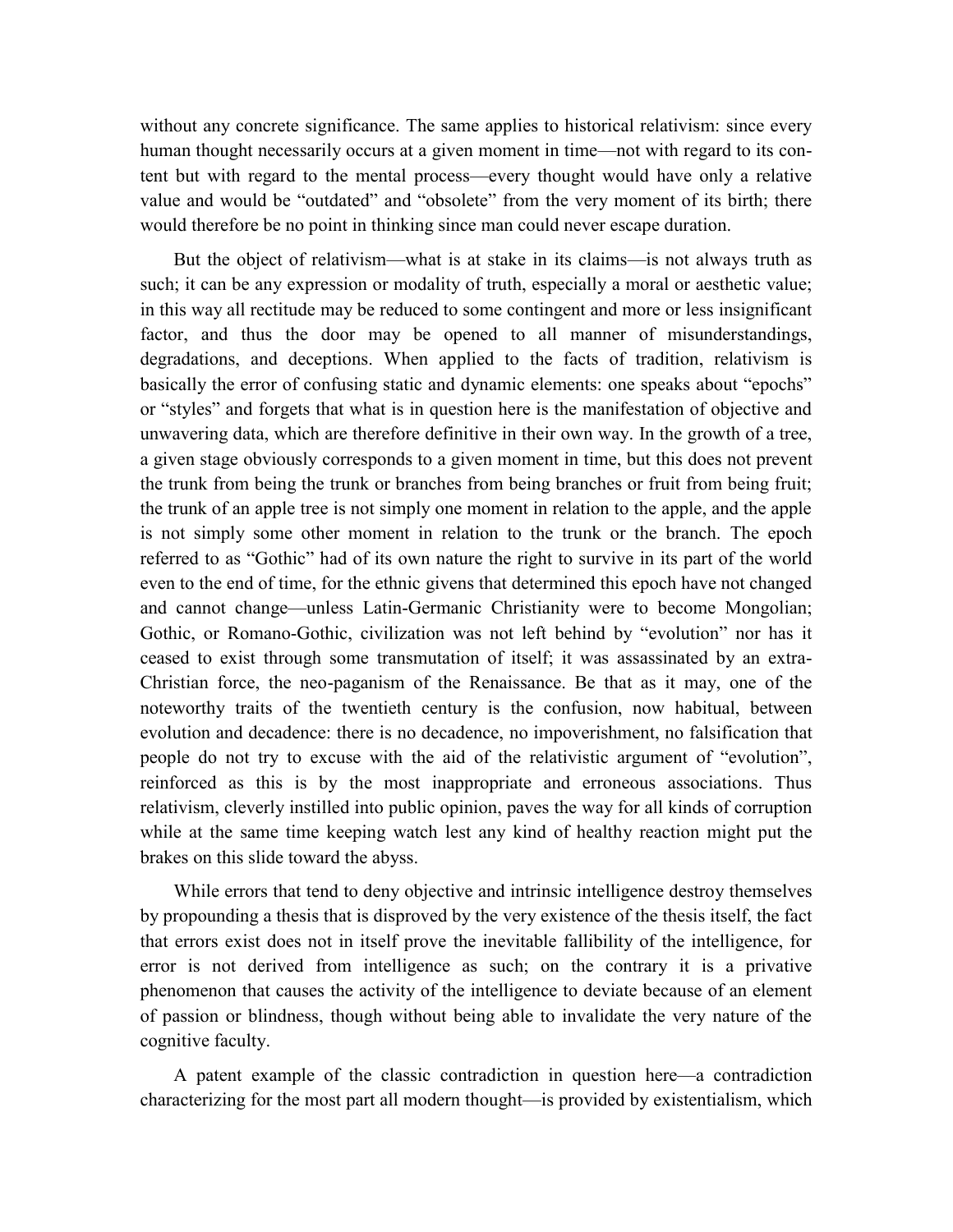postulates a definition of the world that is impossible if existentialism itself is possible. There are only two alternatives: either objective knowledge—a knowledge that is therefore absolute in its own order—is possible, which proves that existentialism is false; or else existentialism is true, but then its own promulgation is impossible since in the existentialist universe there is no room for an objective and unwavering intellection.

\* \* \*

If everything that can rightfully be described as human rests on merely psychological causes, one can—and indeed must—explain everything by psychology, whence the "psychology of religion" and the supposedly psychological criticism of sacred texts; in every case of this kind, we are dealing with speculations in the void because of an absence of the indispensable objective data—data inaccessible to methods of investigation arbitrarily defined as normal and inappropriately extended to cover all possible knowledge.

On the slippery ground of psychologism, the logic of Kantian criticism is now "outmoded", all things considered, for "critique" has readily assumed the guise of "analysis", and this fact is indeed symptomatic since the very notion of "critique" is doubtless still too intellectual for the demolishers psychologists intend to be demolishers who blithely reduce metaphysics and even simple logic to questions of grammar. People wish to "analyze" everything in a quasi-physical or quasi-chemical way, and they would even analyze God if this were possible; indeed this is done indirectly when an attack is made on the notion of God or the mental and moral concomitances of this notion, or on the expressions—altogether out of reach as these really are—of a genuine intellection.

If Freudianism declares that rationality is merely a hypocritical cloak for a repressed animality, this statement—seemingly rational—falls under the same verdict; if there were any logic to Freudianism, it would itself be nothing more than a symbolizing denaturation of psychophysical instincts. No doubt psychoanalysts will say that in their case reasoning is not a function of unacknowledged repressions; but we do not at all see why this exception should be admissible in terms of their own doctrine, nor why this law of exception should apply only in their favor and not in favor of the spiritual doctrines they reject with such animus and with so monstrous a lack of any sense of proportion. In any case, nothing can be more absurd than for a man to make himself not merely the accuser of some psychological accident but of man as such; whence comes this demigod who accuses, and whence his power to accuse? If the accuser himself is right, this must mean that man is not so bad and that there exists within him a capacity for adequation; otherwise it would be necessary to assume that the champions of psychoanalysis are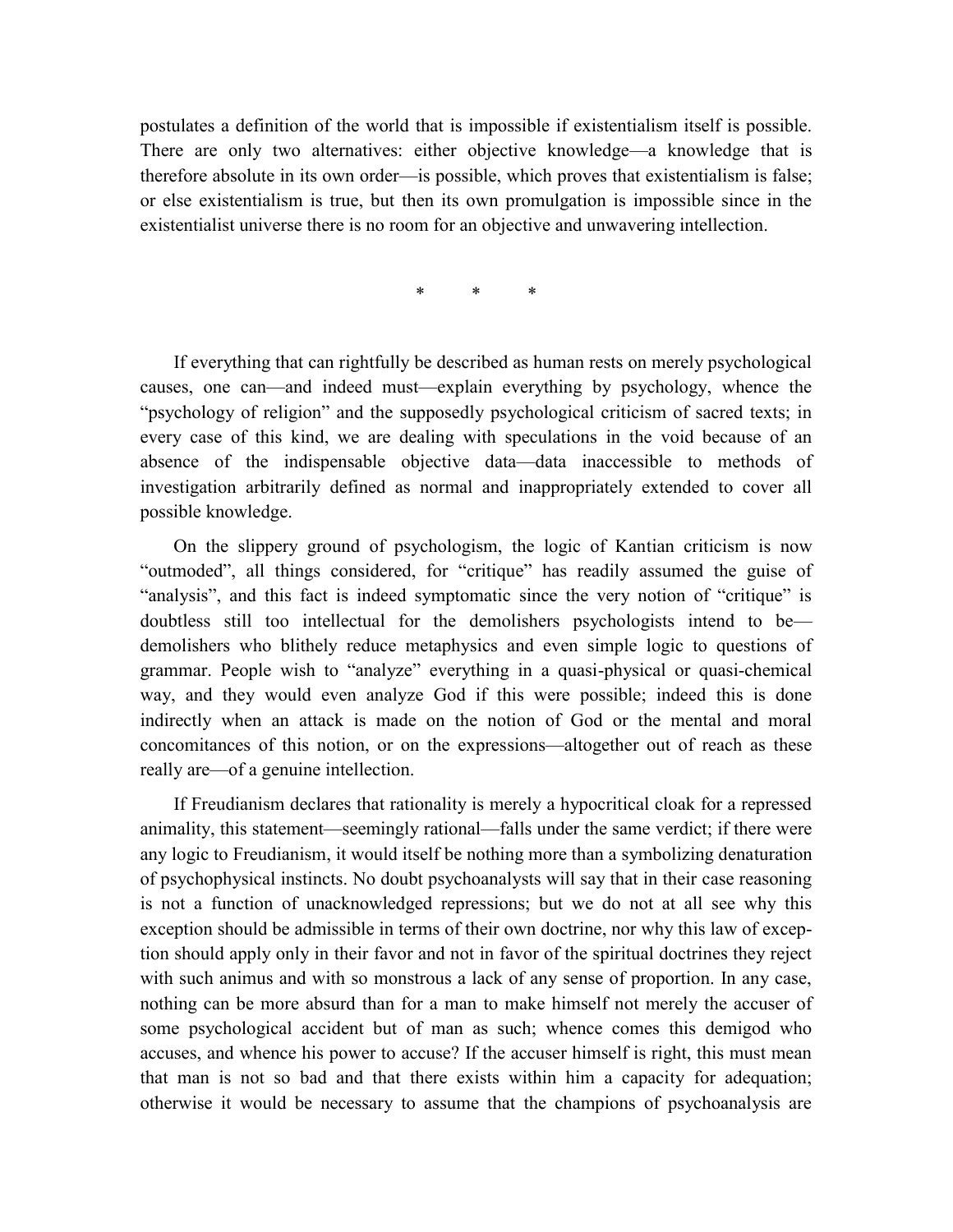divine beings unpredictably fallen from heaven—a somewhat unlikely proposition, to say the least.

Psychoanalysis begins by eliminating the transcendent factors essential to man and then replaces complexes of inferiority or frustration with complexes of complacency and egotism; it allows one to sin calmly and with assurance and to damn oneself serenely. Like all philosophies of destruction—that of Nietzsche, for example—Freudianism attributes an absolute significance to a relative situation; like all modern thought, all it manages to do is to fall from one extreme into another, incapable as it is of realizing that the truth—and the solution—it seeks is to be found in man's deepest nature, of which the religions and traditional wisdoms are precisely the spokesmen, guardians, and guarantors.

The mentality created and disseminated by psychoanalysis consists in refusing to engage in a logical or intellectual dialogue—which is alone worthy of human beings and in answering questions by means of insolent conjectures; instead of trying to find out whether an interlocutor is right or not, questions are asked about his parents or blood pressure—to confine ourselves to symbolic examples of a fairly innocuous kind—as if such procedures could not readily be turned against their authors or as if it were not easy, by changing the mode of argument, to refute one analysis by means of another. The pseudo-criteria of analysis are preferably physiological or sociological, depending upon the craze of the moment; it would not be difficult to find counter criteria and conduct a serious analysis of this imaginary analysis.

If man is a hypocrite, then one of two things: either he is so fundamentally, in which case no one could take note of the fact without passing miraculously, or divinely, beyond human nature; or his hypocrisy is only accidental and relative, in which case there was no need to wait for psychoanalysis to take this fact into account since health is more fundamental to the nature of man than illness and since, this being so, there have always been men who could recognize evil and knew the cure for it. Or again, if man is profoundly sick, it is impossible to see why psychoanalysis should alone have been able to notice this and why its explanation, which is perfectly arbitrary and indeed essentially perverse, should alone be the right one; of course, one could try to make sense of things with the idea of "evolution", but in this case it would be necessary to blind oneself to the qualities of our ancestors and the vices of our contemporaries, and this is to say nothing of the impossibility of demonstrating—or the absurdity of even assuming—that a sudden burst of intellectual and moral objectivity could ever come about in a merely biological and quantitative development.

For if a natural development led to a reflexive intelligence—to an act of awareness that perceived the development for what it was—this outcome would be a reality falling entirely outside the realm of the evolutionary process; there would be no common measure between this act and the wholly contingent movement preceding it, and therefore this movement could under no circumstances be the cause of the awareness in question.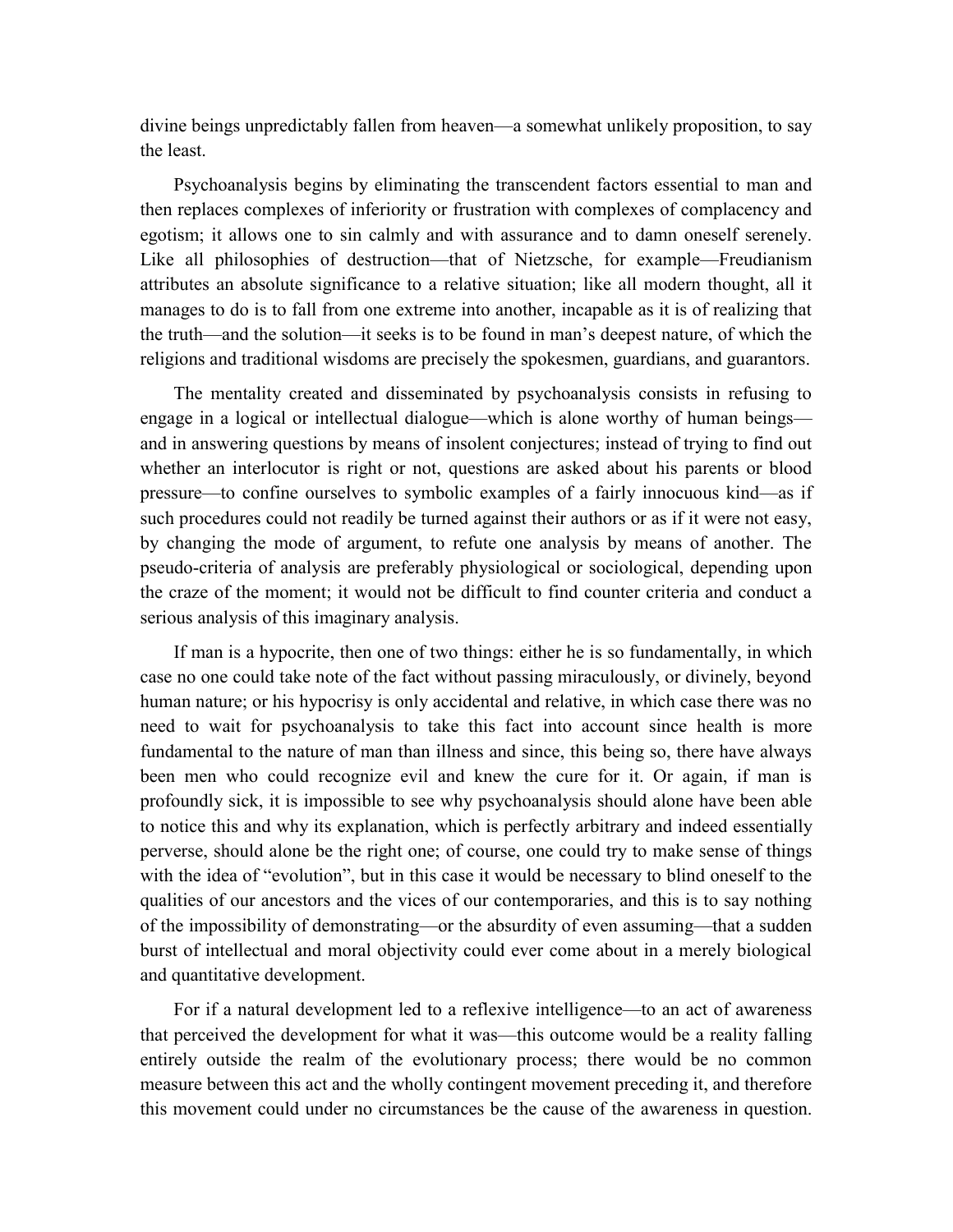This argument is the very negation of the theory of transformist evolutionism, hence of every notion of man as a "link" or a "chance", and so also of every form of mysticism relating to a generative matter, a biosphere, a noosphere, or an "omega point".<sup>1</sup> Man is what he is, or else he is nothing; the capacity for objectivity and absoluteness of thought proves the quasi-absolute—that is, the unwavering and irreplaceable—character of the creature that thinks; this is what is meant by the scriptural words "made in God's image".

This capacity for objectivity and absoluteness amounts to an existential—and "preventive"—refutation of the ideologies of doubt: if a man is able to doubt, it is because there is certainty; likewise the very notion of illusion proves that man has access to reality. It follows that there are necessarily some men who know reality and who therefore have certainty; and the great spokesmen of this knowledge and certainty are necessarily the best of men. For if truth were on the side of doubt, the individual who doubted would be superior not only to these spokesmen, who have not doubted, but also to the majority of normal men across the millennia of human existence. If doubt conformed to the real, human intelligence would be deprived of its sufficient reason, and man would be less than an animal, for the intelligence of animals does not doubt the reality to which it is proportioned.

\* \* \*

Every science of the soul should be a science of the various orders of limitation or infirmity; now there are four essential orders to consider: the universal, the general, the individual, and the accidental.

This means that every man contains a universal limitation or "infirmity" because he is creature and not Creator, manifestation and not Principle or Being; then a general limitation or "infirmity" because he is an earthly man and not an angel or one of the blessed in Heaven; next an individual infirmity because he is himself and not others; and finally an accidental infirmity because he is beneath himself, unless he is perfect.

There is no science of the soul without a metaphysical basis and spiritual remedies.

\* \* \*

 $\overline{a}$ 

<sup>1</sup>Transformist evolutionism—let it be said once again—is simply a materialist substitute for the ancient concept of the solidifying and segmenting "materialization" of a subtle and supra-sensorial primordial substance, in which were prefigured all the diverse possibilities of the *a posteriori* material world; the answer to evolutionism is the doctrine of archetypes and "ideas", with ideas relating to pure Being—or the divine Intellect—and archetypes to the primordial substance in which they are "incarnated" as it were by reverberation.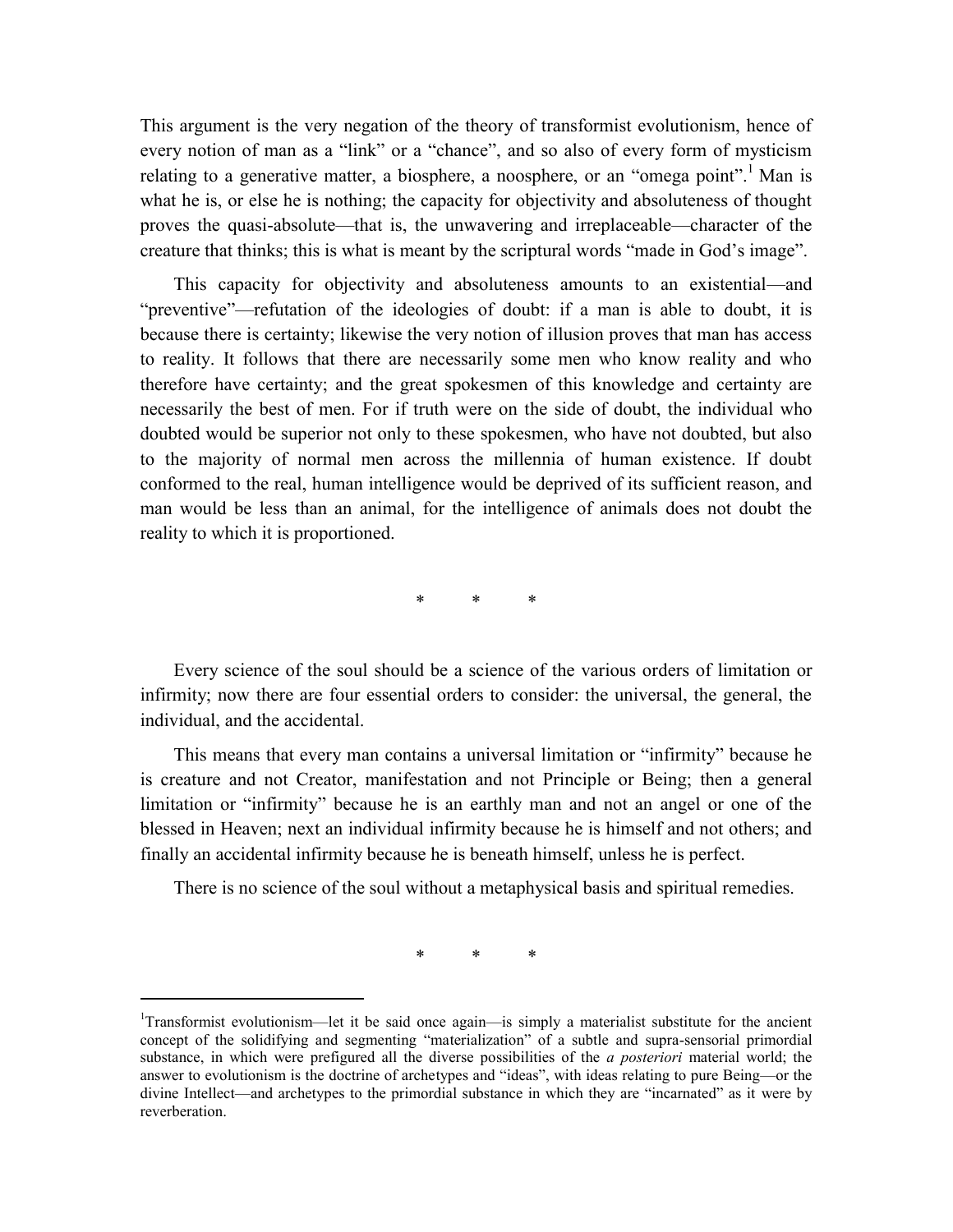Thought of the psychological type is always rushing ahead of itself; it sets out to be dynamic and effective before being true and to be a solution or remedy before being a diagnosis; moreover it readily indulges in a duplicitous form of reasoning in order to evade its intellectual responsibility. Imagine someone saying that every man must die, to which he receives the reply that this is not true because it makes people feel sad or fatalistic or fills them with despair; and yet this is the way the man "of our time" likes to reason: his objections to truths he finds disagreeable are always beside the point and always involve evasions or confusions of level. If a man raises a fire alarm, it is said that he has no right to do so unless he knows how to extinguish the fire; and if someone maintains that two and two make four and thus disrupts certain prejudices or interests, it will be said that this calculation denotes not his ability to count but a complex of exactitude, contracted no doubt through an excessive attachment to "bygone days", and so forth: if these metaphors appear to be caricatures, it is only because of their simplicity or outspokenness, for the reality is often no less absurd than our simplifications. Psychoanalysis has succeeded in perverting intelligence by giving rise to a "psychoanalytical complex" that corrupts everything; if it is possible to deny the absolute in many different ways, psychological and existentialist relativism denies it within intelligence itself: intelligence is practically set up as a god but at the price of all that constitutes its intrinsic nature, value, and effectiveness; intelligence becomes "adult" by destroying itself.

There is a moral relativism that is truly odious: if you say that God and the beyond are real, this shows you are cowardly, dishonest, infantile, shamefully abnormal; if you say that religion is just make-believe, this shows you are courageous, honest, sincere, adult, altogether normal. If all this were true, man would be nothing, possessing the capacity for neither truthfulness nor heroism; and there would be no one even to note the fact, for a hero cannot be extracted from a coward nor a sage from a man of feeble mind—not even by "evolution". But this moralistic bias, ignoble or simply stupid as the case may be, is by no means something new: before it was applied to intellectual positions, it was used to discredit the contemplative life, which was described as an "escape", as if a man did not have the right to flee from dangers concerning him alone and—more important—as though the contemplative life and withdrawal from the world were not instead a pilgrimage toward God; to flee God as do the worldly is far more senseless and irresponsible than fleeing the world. To run away from God is at the same time to run away from oneself, for when a man is alone with himself—even though he may be surrounded by others—he is always with his Creator, whom he encounters at the very root of his being.

The prejudice for reducing religious attitudes to reflexes of fear or servility, hence of childishness and baseness, is completely in line with this intrusive and simplifying psy-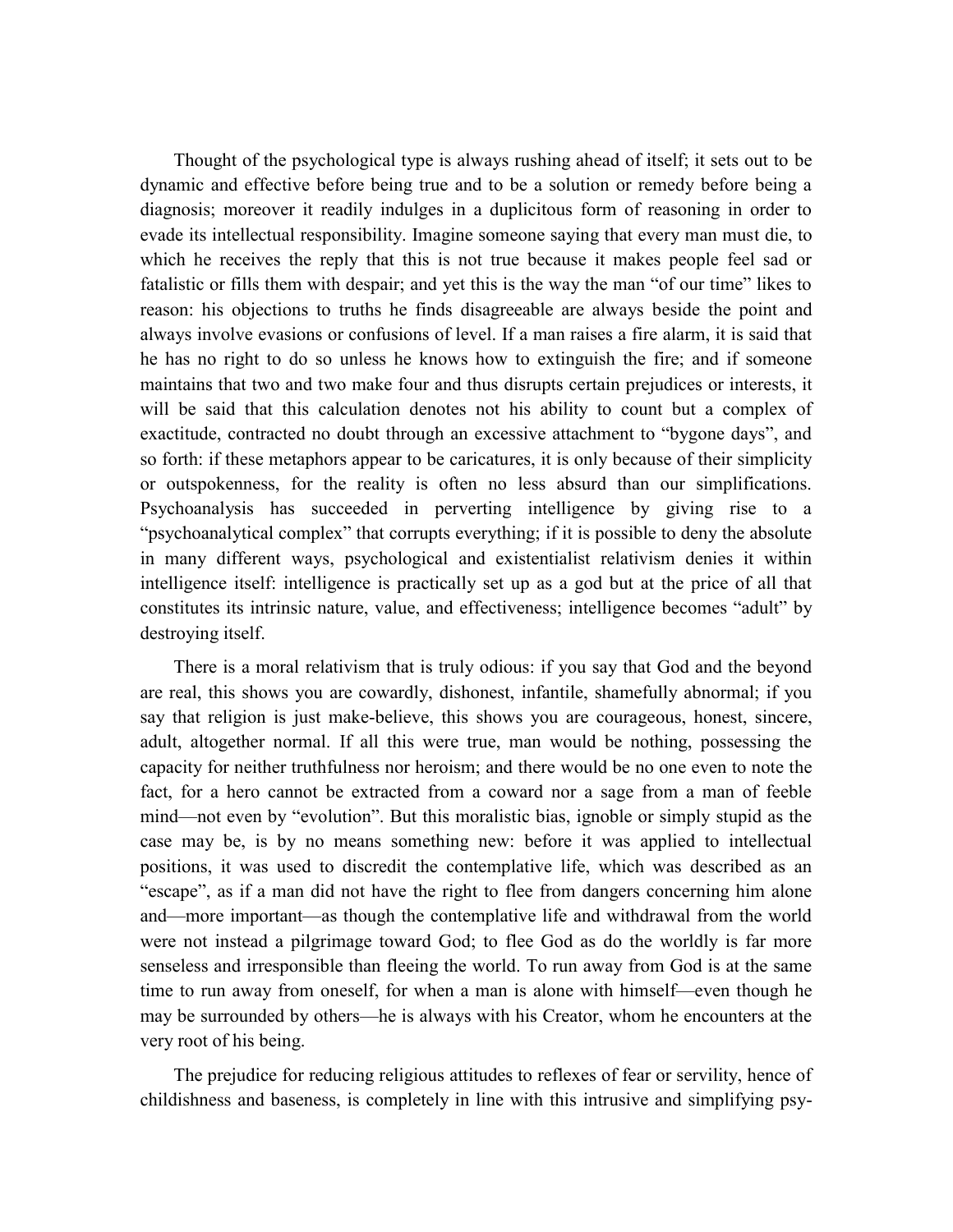chologism; one should begin by proving that religious fears are really ill founded and then, failing that, seek to understand the real meaning and inward consequences of devotional attitudes.<sup>2</sup> We would point out first that it is not debasing to humble oneself before the Absolute, neither objectively nor therefore subjectively; but it is also important to address the issue of "who" prostrates or humbles himself: obviously it is not our transpersonal nucleus, the mysterious seat of the divine Immanence. In reality it is a question here of the relative being—the "creature", if one prefers—becoming aware of its ontological dependence in relation to that One Being from whom it is derived and whom it manifests in its own way; this act of awareness will accidentally seem like a humiliation because of the congenital decadence of man, but this makes the awareness all the more effective. It is obvious that our deiform and immortal personality includes an aspect of majesty—quite visible already in the very form of the human body—and the religions have been the first to call attention to this fact, though they have been no more pardoned for this than for fostering the opposite attitude; but it is equally obvious that there is something in man that merits constraint and abasement. It is impossible for the ego*,* such as it is in its human animality, to be immune from all celestial reproof; disequilibrium and fragmentation have a debt to pay to Equilibrium and Totality, and not the other way round. To be conscious of this state of affairs is the first requirement of human dignity, which is little understood at a time when demagogy has become a "categorical imperative" in all spheres of thought.

\* \* \*

Relativism engenders a spirit of rebellion and is at the same time its fruit. The spirit of rebellion, unlike holy anger, is not a passing state, nor is it directed against some worldly abuse; on the contrary it is a chronic malady directed against Heaven and against everything that represents Heaven or is a reminder of it. When Lao Tzu said that "in the latter days the man of virtue appears vile", he had in mind the rebellious spirit that characterizes our time; but for psychological and existentialist relativism, which by definition always seeks to justify the crude ego*,* this spiritual state is normal, and it is its absence that amounts to disease, whence the abolition of the sense of sin. The sense of sin is the consciousness of an equilibrium surpassing our personal will and operating ultimately for the benefit of our integral personality and that of the human collectivity, even though occasionally wounding us; this sense of sin goes hand in hand with a sense of the sacred, which is an instinct for what surpasses us—for what should therefore not be touched by ignorant and iconoclastic hands.

 $\overline{a}$ 

<sup>&</sup>lt;sup>2</sup> The association of ideas that links childhood with fear overlooks the fact that there are fears peculiar to adulthood and conversely that there are illusions of safety belonging to childhood.